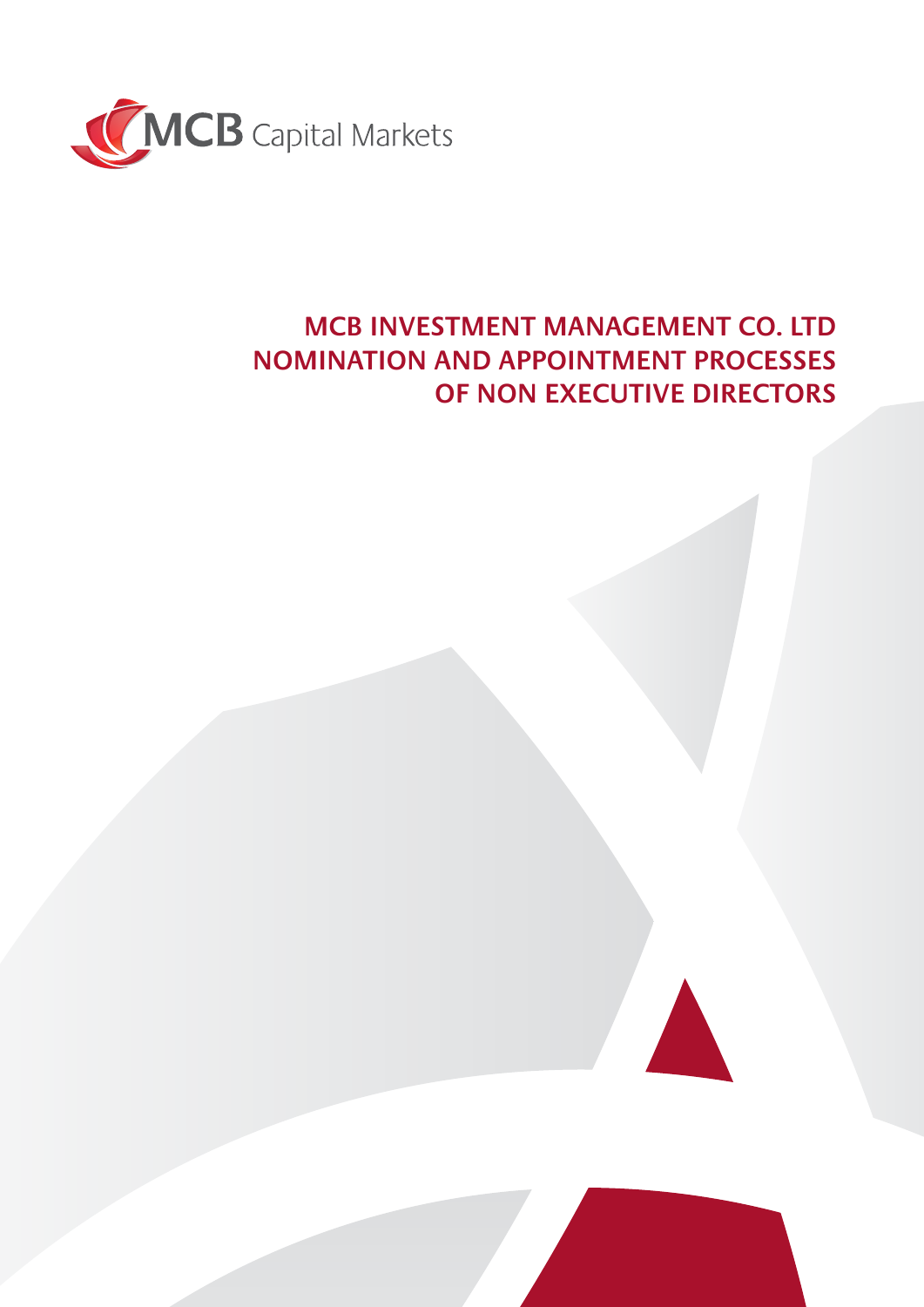

# **CONTENTS**

| DIRECTORS' APPOINTMENT AS PER THE CONSTITUTION OF THE COMPANY |  |
|---------------------------------------------------------------|--|
| NOMINATION AND APPOINTMENT PROCESSES                          |  |